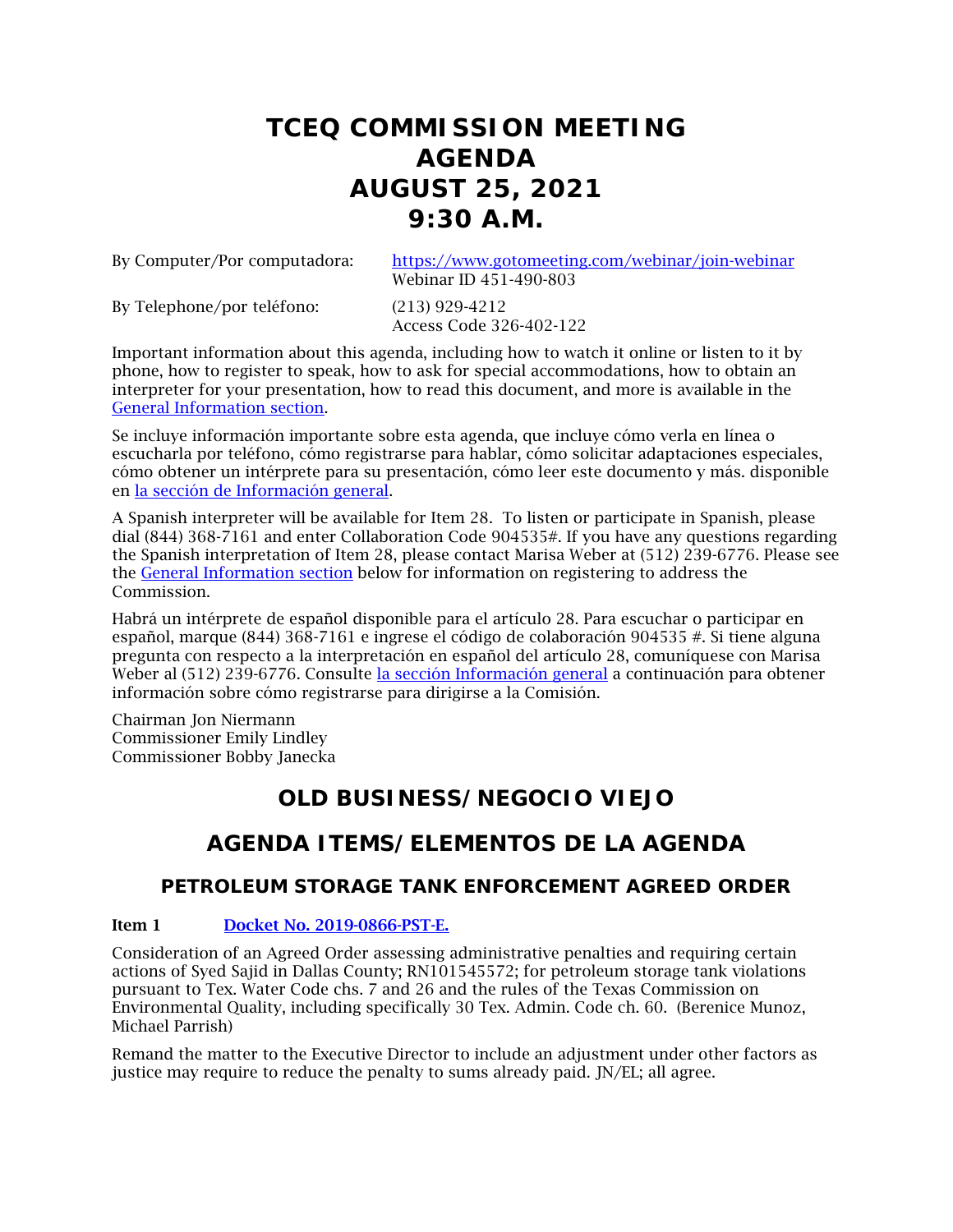# **NEW BUSINESS/NEGOCIO ANTIGUO**

# **AGENDA ITEMS/ELEMENTOS DE LA AGENDA**

## **HEARING REQUESTS/REQUESTS FOR RECONSIDERATION**

### Item 1 [Docket No. 2021-0572-DIS.](http://www.tceq.texas.gov/assets/public/comm_exec/agendas/comm/backup/Agendas/2021/08-25-2021/lakeview1.pdf)

Consideration of a Petition by Finch FP, Ltd. (Petitioner) for Creation of Lakeview Municipal Utility District No. 1 of Ellis County (District). The Petitioner requests that the Commission create the District pursuant to Article XVI, Section 59, of the Texas Constitution, Chapters 49 and 54, Texas Water Code; and Chapter 293, Title 30 Texas Administrative Code. The proposed District would contain approximately 362.037 acres within Ellis County. The proposed District would be located within the extraterritorial jurisdiction of the City of Waxahachie. The Commission will consider all timely filed hearing requests and related responses and replies. (Chris Ulmann, Mattie Isturiz) (TCEQ Internal Control No. D-11042020-005)

Grant the hearing requests of Ellis County and the City of Waxahachie; Refer the matter to SOAH for a contested case hearing on the petition; and Refer the matter to the Commission's Alternative Dispute Resolution Program to run concurrently with SOAH's scheduling process. EL/BJ; all agree.

## Item 2 [Docket No. 2021-0571-DIS.](http://www.tceq.texas.gov/assets/public/comm_exec/agendas/comm/backup/Agendas/2021/08-25-2021/lakeview2.pdf)

Consideration of a Petition by Finch FP, Ltd. and Brian Edward Finch (Petitioners) for Creation of Lakeview Municipal Utility District No. 2 of Ellis County (District). The Petitioners request that the Commission create the District pursuant to Article XVI, Section 59, of the Texas Constitution, Chapters 49 and 54, Texas Water Code; and Chapter 293, Title 30 Texas Administrative Code. The proposed District would contain approximately 209.355 acres within Ellis County. The proposed District would be located within the extraterritorial jurisdiction of the City of Waxahachie. The Commission will consider all timely filed hearing requests and related responses and replies. (Chris Ulmann, Mattie Isturiz) (TCEQ Internal Control No. D-11042020-004)

Grant the hearing requests of Ellis County, the City of Waxahachie, Christopher and Kori Dillow, Kyle and Megan Dillow, Travis Dillow, Vickie Dillow, Tabitha Faulkner, Tracy Evatt, Gary Reed, Stacy Reed, William Rogers, Tabithaa Tricomi-Rogers, Kenneth Hall, Kenneth Hall Sr., Ann Hall, Sharon Plunkett, Mike Foran, Daniel Frisse, Stephanie Frisse, Randy Rogers, Casey Rogers, Brandon and Paula Lee, John Boswell, Monica Hall, Kenneth Plunkett, William Koonce, and Christi Piekos and Refer the matter to SOAH for a contested case hearing on the petition. BJ/EL; all agree.

## Item 3 [Docket No. 2021-0573-DIS.](http://www.tceq.texas.gov/assets/public/comm_exec/agendas/comm/backup/Agendas/2021/08-25-2021/lakeview3.pdf)

Consideration of a Petition by Finch FP, Ltd. (Petitioner) for Creation of Lakeview Municipal Utility District No. 3 of Ellis County (District). The Petitioner requests that the Commission create the District pursuant to Article XVI, Section 59, of the Texas Constitution, Chapters 49 and 54, Texas Water Code; and Chapter 293, Title 30 Texas Administrative Code. The proposed District would contain approximately 135.745 acres within Ellis County. The proposed District would be located within the extraterritorial jurisdiction of the City of Waxahachie. The Commission will consider all timely filed hearing requests and related responses and replies. (Chris Ulmann, Mattie Isturiz) (TCEQ Internal Control No. D-11042020-006).

Grant the hearing requests of Ellis County and the City of Waxahachie, Carlton and Jackie Milam, Richard and Robin Carroll; Refer the matter to SOAH for a contested case hearing on the petition; and Refer this matter to the Commission's Alternative Dispute Resolution Program to run concurrently with SOAH's scheduling process. EL/BJ; all agree.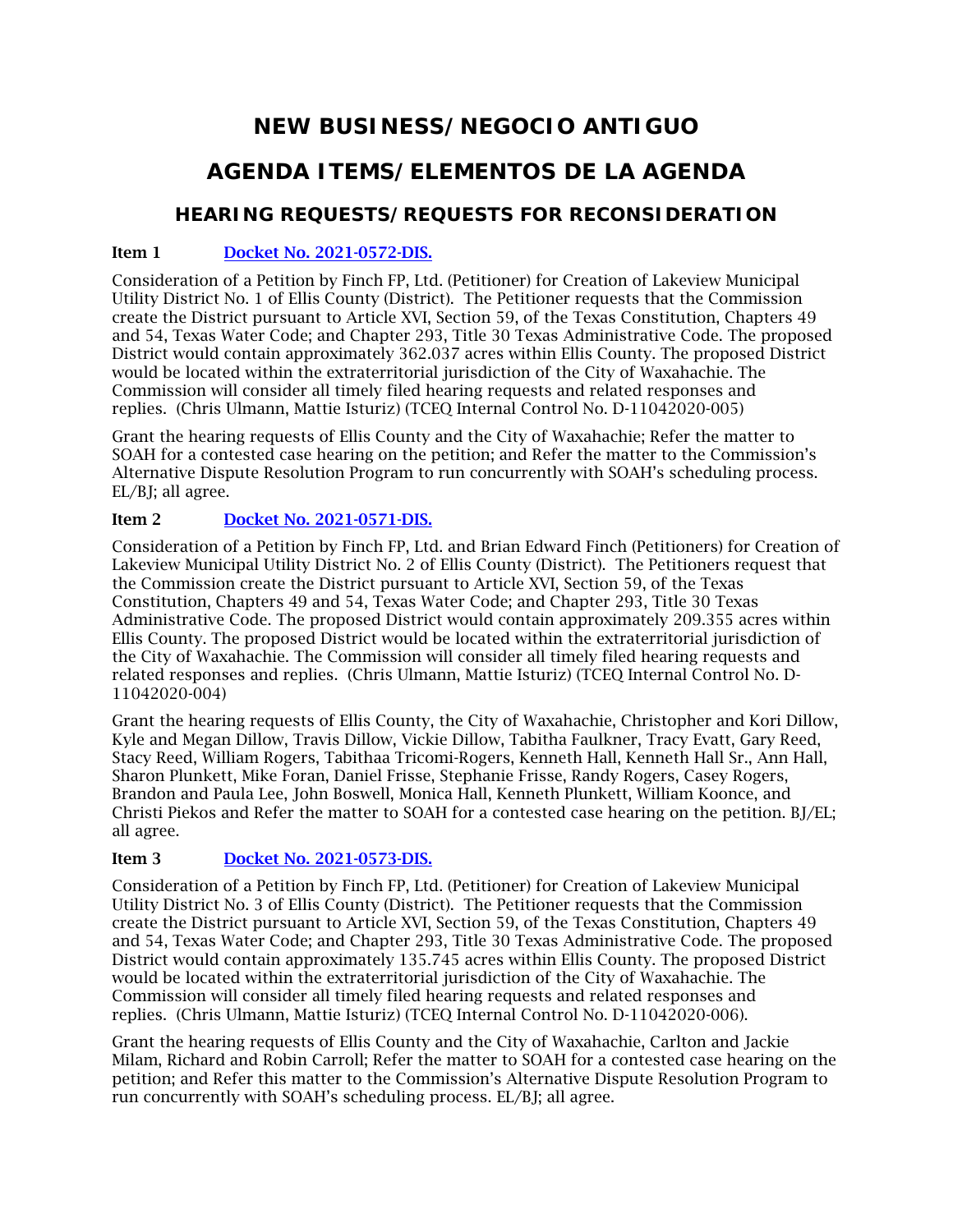#### Item 4 [Docket No. 2021-0943-IHW.](http://www.tceq.texas.gov/assets/public/comm_exec/agendas/comm/backup/Agendas/2021/08-25-2021/gladieux.pdf)

Consideration of an application by Gladieux Metals Recycling, LLC for the ten year renewal and major amendment of Industrial Hazardous Waste Permit No. 50204 to authorize continued industrial and hazardous waste storage operations, structural changes to permitted units, the reclassification of a permitted containment building to a container storage area, post closure care of a closed waste pile and to remove air emissions requirements that have been authorized in Air Permit No. 9803. The facility is located at 302 Midway Road, Freeport, Texas in Brazoria County. The Commission will also consider requests for hearing or reconsideration, related responses and replies, public comment, and the Executive Director's Response to Comment. (Martin Torres, Diane Goss)

Grant Citizens for Clean Air and Clean Water's hearing request; Deny the request for reconsideration; Refer the application to the State Office of Administrative Hearings for a contested case hearing on the following issues: 1) Whether the compliance history raises issues regarding GMR's ability to comply with the material terms of the draft permit or requires additional permit conditions; 2) Whether the draft permit contains adequate conditions to protect the health and safety of the Citizens for Clean Air and Clean Water's members residing and working near the facility; 3) Whether the application and draft permit satisfy the state's adopted by reference requirements for receipt of hazardous waste imported from outside the United States; 4) Whether the application and draft permit satisfy the requirements to identify, report, delineate, and remediate existing on site contamination; 5) Whether the application and draft permit satisfy the requirements for closure and post closure care of Unit NOR 10; 6) Whether the draft permit contains adequate conditions for managing the facility's waste streams to protect against adverse effects to environmental receptors and ground water and surface water near the facility; 7) Whether the application adequately supports the draft permits removal of air emissions requirements and standards previously required under IHW Permit No. 50204; and 8) Whether the applicants substantially complied with all applicable public notice requirements; Establish a maximum hearing duration of 180 days from the date of the preliminary hearing until the Proposal for Decision is issued. BJ/EL; all agree

#### Item 5 [Docket No. 2021-0942-AIR.](http://www.tceq.texas.gov/assets/public/comm_exec/agendas/comm/backup/Agendas/2021/08-25-2021/port%20arthur.pdf)

Consideration of application by Port Arthur LNG LLC, for Air Quality Permit No. 158420, Prevention of Significant Deterioration Air Quality Permit No. PSDTX1572, and Greenhouse Gas Prevention of Significant Deterioration Air Quality Permit No. GHGPSDTX198 to authorize the construction of the Port Arthur LNG Facility, consisting of natural gas liquefaction trains and an export terminal. The proposed facility's eastern border is the Port Arthur Ship Canal on Sabine Lake. It is located just north of the existing Golden Pass LNG terminal on State Highway 87, approximately 5.3 miles to the south of the intersection of State Highway 87 and State Highway 82, and approximately 5.5 miles northwest of the community of Sabine Pass in Port Arthur, Jefferson County, Texas 77642. The Commission will also consider requests for hearing or reconsideration, related responses and replies, public comment, and the Executive Director's Response to Comments. (Benjamin Hansen, Adam Taylor)

The Chief Clerk shall refer the hearing request filed by Port Arthur Community Action Network to SOAH to determine whether its member, John Beard, is affected; Should SOAH determine that Port Arthur Community Action Network has demonstrated affectedness, then the following issues are referred to SOAH for a contested case hearing: a) Whether the proposed permit will be protective of the health and safety of the requestors; b) Whether the proposed emissions will cause or contribute to exceedances of the National Ambient Air Quality Standards; c) Whether the proposed emissions will cause nuisance conditions violating 30 Texas Administrative Code § 101.4; d) Whether the Air Quality Analysis complies with TCEQ's rules and guidance; e) Whether the proposed plant will be protective of welfare, including wildlife and the environment in the surrounding area; f) Whether the controls proposed in the draft permit constitute Best Available Control Technology; g) Whether the emissions rates in the draft permit are accurately calculated using the appropriate methodology; h) Whether the quantity of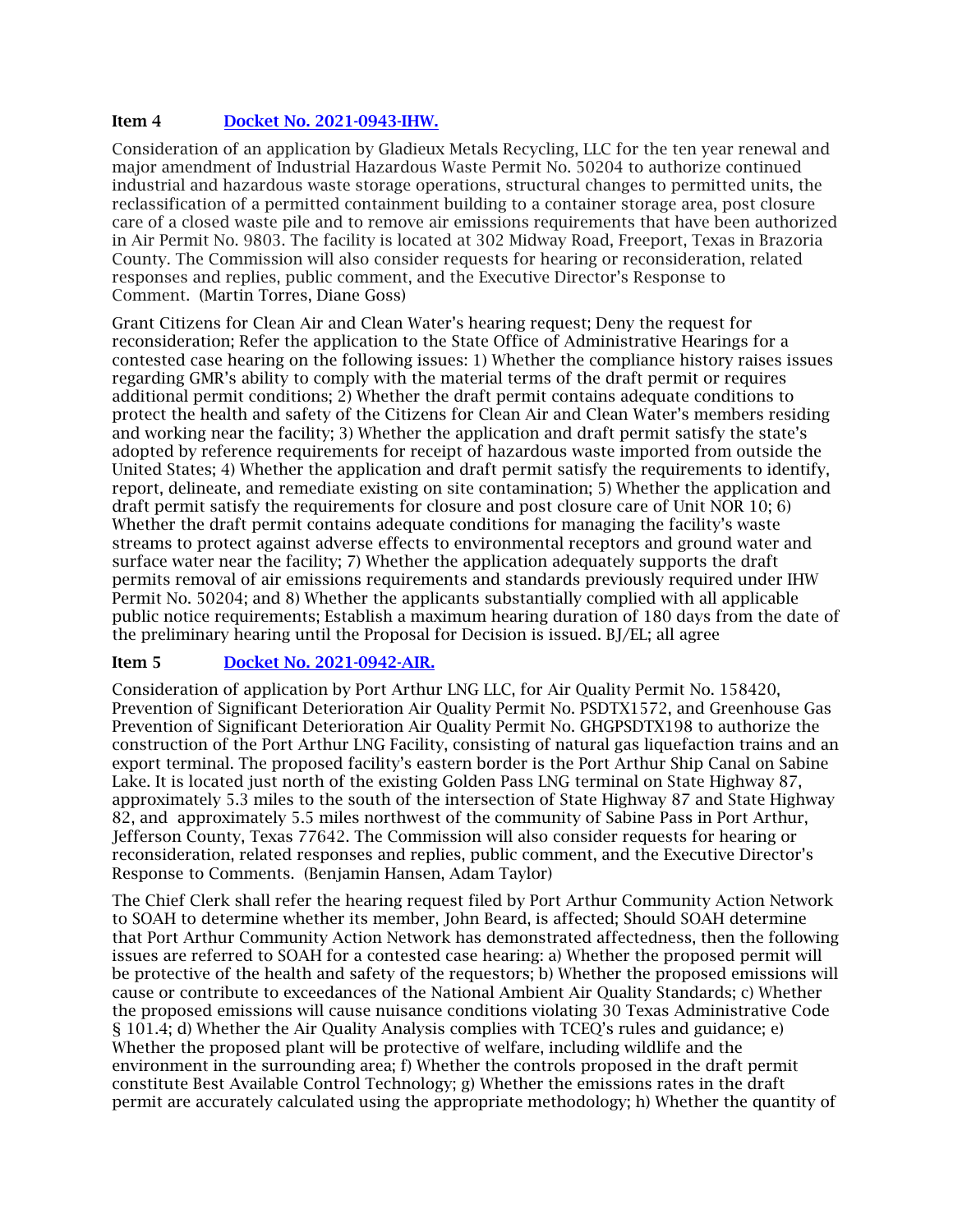emissions from the project will exceed allowable Prevention of Significant Deterioration Increments; i) Whether the proposed permit contains adequate monitoring and reporting requirements; and j) Whether cumulative impacts were appropriately evaluated for the project pursuant to appliable TCEQ rules and guidance; Set the duration of the hearing at 180 days from the date of the preliminary hearing until the issuance of the Proposal for Decision. BJ/JN; EL voting no.

#### Item 6 [Docket No. 2021-0439-AIR.](http://www.tceq.texas.gov/assets/public/comm_exec/agendas/comm/backup/Agendas/2021/08-25-2021/mcfarland.pdf)

Consideration of application by Stella-Jones Corporation, for Air Quality Permit No. 8262, to authorize the modification of the wood treating facility located at 5865 South US Highway 69, in Lufkin, Angelina County, Texas. The Commission will also consider requests for hearing or reconsideration, related responses and replies, public comment, and the Executive Director's Response to Comments. (Jean Shaw, Sierra Redding)

Deny the hearing request filed by Betty C. Jordan; Issue Air Quality Permit No. 8262 to Stella-Jones Corporation, as recommended by the Executive Director; and Adopt the Executive Director's Response to Comments. EL/BJ; all agree.

## **DISTRICT MATTER**

#### Item 7 [Docket No. 2021-0575-DIS.](http://www.tceq.texas.gov/assets/public/comm_exec/agendas/comm/backup/Agendas/2021/08-25-2021/0575DIS.pdf)

Consideration and hearing on a resolution from Williamson County Water Control and Improvement District No. 2 ("District") for additional powers. The District requests approval for additional powers to provide wastewater and drainage services as provided in Texas Water Code (TWC) Sections 51.331-51.332 and 30 Texas Administrative Code (TAC) Section 293.15. The District is comprised of 553.66 acres of land within Williamson County. (Bobby Salehi, Jaime Ealey)

Approve the request of Williamson County Water Control and Improvement District No. 2 for additional powers to provide wastewater and drainage services within the district; and Issue the Executive Director's proposed Order with the following modifications: a) Revise the second to last sentence of the third paragraph to state "The Commission finds that expanding the powers of the District to include wastewater and drainage services will give it the ability to treat waste and control storm water to prevent erosion and flooding."; b) Revise the last sentence of the Order to state "NOW, THEREFORE, BE IT ORDERED BY THE TEXAS COMMISSION ON ENVIRONMENTAL QUALITY that the application of Williamson County Water Control and Improvement District No. 2 for additional powers to provide wastewater and drainage services within the district is approved pursuant to Texas Water Code §§ 51.331 - 51.332, and 30 Tex. Admin. Code § 293.15." JN/EL; all agree.

## **MISCELLANEOUS MATTERS**

#### Item 8 [Docket No. 2021-0657-MIS.](http://www.tceq.texas.gov/assets/public/comm_exec/agendas/comm/backup/Agendas/2021/08-25-2021/0657MIS.pdf)

In compliance with 30 Texas Administrative Code Sections 336.736(c), 336.737(c), 336.738(b) and 336.1235(c), the licensee, Waste Control Specialists LLC's financial assurance mechanisms and cost estimates are reviewed annually to assure that sufficient funds are available for institutional control, any corrective action and completion of the closure plan, assuming that the work has to be performed by an independent contractor. (Vaishali Tendolkar, Amie Robinson; Non-Rule Project No. 2021-024-MIS-NR)

Approve Waste Control Specialists LLC's financial assurance mechanisms and cost estimates, as recommended by the Executive Director. BJ/EL; all agree.

Item 9 [Docket No. 2021-0947-AUD.](http://www.tceq.texas.gov/assets/public/comm_exec/agendas/comm/backup/Agendas/2021/08-25-2021/0947AUD.pdf)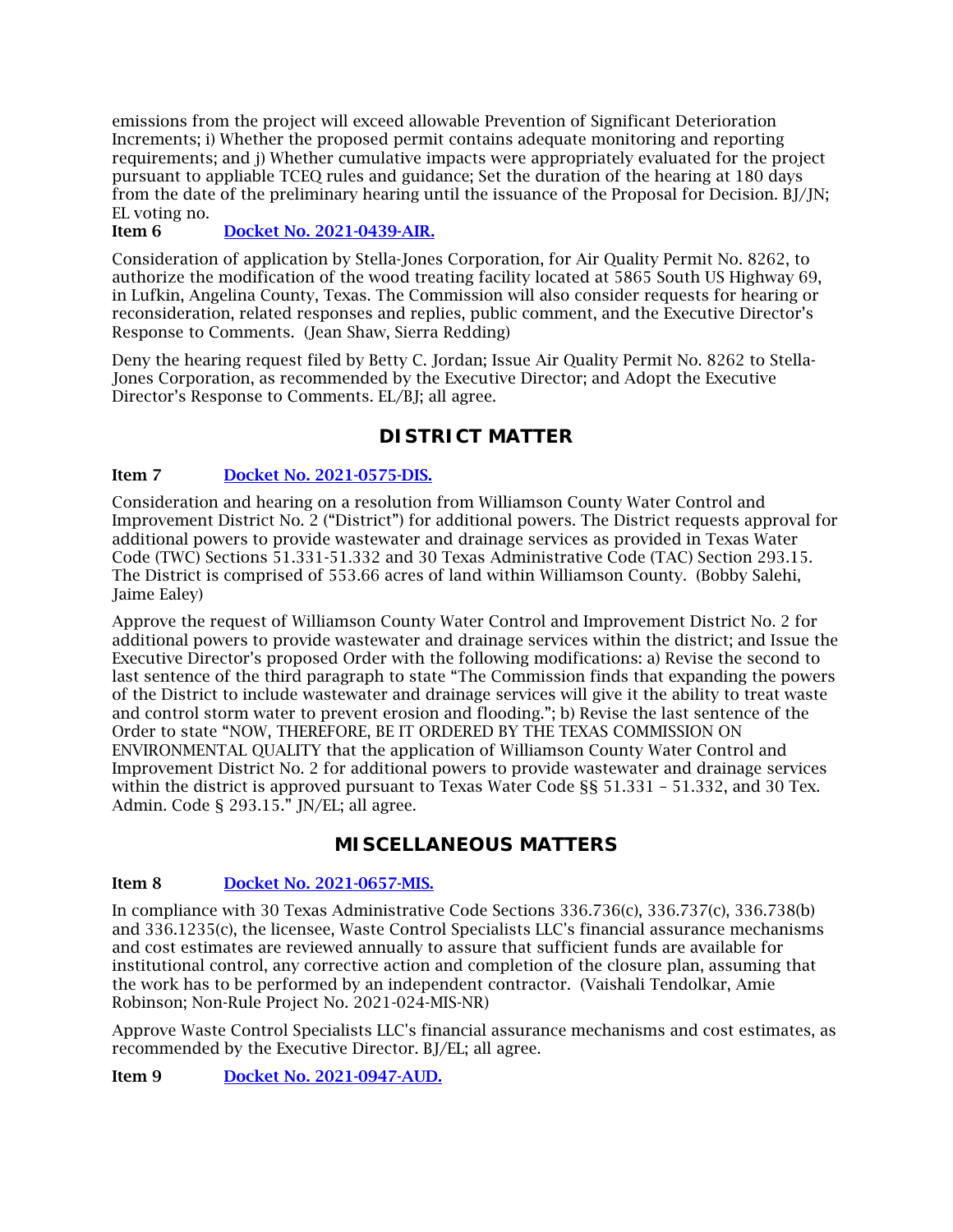Consideration and Approval of the TCEQ Chief Auditor's Office Fiscal Year 2022 Annual Risk Assessment and Audit Plan. (Mike Hardison)

Approve the Fiscal Year 2022 Annual Risk Assessment and Audit Plan, as recommended by the Chief Auditor. EL/BJ; all agree.

## **AIR QUALITY ENFORCEMENT AGREED ORDERS**

#### Item 10 [Docket No. 2020-1140-AIR-E.](http://www.tceq.texas.gov/assets/public/comm_exec/agendas/comm/backup/Agendas/2021/08-25-2021/1140AIR.pdf)

Consideration of an Agreed Order assessing administrative penalties and requiring certain actions of Equistar Chemicals, LP in Harris County; RN100210319; for air quality violations pursuant to Tex. Health & Safety Code ch. 382, Tex. Water Code ch. 7, and the rules of the Texas Commission on Environmental Quality, including specifically 30 Tex. Admin. Code ch. 60. (Danielle Porras, Michael Parrish)

Adopt the Agreed Order. BJ/EL; all agree.

#### Item 11 [Docket No. 2020-1417-AIR-E.](http://www.tceq.texas.gov/assets/public/comm_exec/agendas/comm/backup/Agendas/2021/08-25-2021/1417AIR.pdf)

Consideration of an Agreed Order assessing administrative penalties and requiring certain actions of Freeport LNG Development, L.P. in Brazoria County; RN106481500; for air quality violations pursuant to Tex. Health & Safety Code ch. 382, Tex. Water Code ch. 7, and the rules of the Texas Commission on Environmental Quality, including specifically 30 Tex. Admin. Code ch. 60. (Toni Red, Michael Parrish)

Adopt the Agreed Order. BJ/EL; all agree.

### Item 12 [Docket No. 2020-1179-AIR-E.](http://www.tceq.texas.gov/assets/public/comm_exec/agendas/comm/backup/Agendas/2021/08-25-2021/1179AIR.pdf)

Consideration of an Agreed Order assessing administrative penalties against Gemini HDPE LLC in Harris County; RN100229905; for air quality violations pursuant to Tex. Health & Safety Code ch. 382, Tex. Water Code ch. 7, and the rules of the Texas Commission on Environmental Quality, including specifically 30 Tex. Admin. Code ch. 60. (Amanda Diaz, Michael Parrish)

Adopt the Agreed Order. BJ/EL; all agree.

Item 13 [Docket No. 2020-1180-AIR-E.](http://www.tceq.texas.gov/assets/public/comm_exec/agendas/comm/backup/Agendas/2021/08-25-2021/1180AIR.pdf)

Consideration of an Agreed Order assessing administrative penalties and requiring certain actions of Odfjell Terminals (Houston) Inc. in Harris County; RN100218411; for air quality violations pursuant to Tex. Health & Safety Code ch. 382, Tex. Water Code ch. 7, and the rules of the Texas Commission on Environmental Quality, including specifically 30 Tex. Admin. Code ch. 60. (Rebecca Johnson, Michael Parrish)

Adopt the Agreed Order. BJ/EL; all agree.

#### Item 14 [Docket No. 2020-1241-AIR-E.](http://www.tceq.texas.gov/assets/public/comm_exec/agendas/comm/backup/Agendas/2021/08-25-2021/1241AIR.pdf)

Consideration of an Agreed Order assessing administrative penalties against Rock Solid Precast, LP in Montgomery County; RN110370574; for air quality violations pursuant to Tex. Health & Safety Code ch. 382, Tex. Water Code ch. 7, and the rules of the Texas Commission on Environmental Quality, including specifically 30 Tex. Admin. Code ch. 60. (Mackenzie Mehlmann, Michael Parrish)

Adopt the Agreed Order. BJ/EL; all agree.

#### Item 15 [Docket No. 2020-1209-AIR-E.](http://www.tceq.texas.gov/assets/public/comm_exec/agendas/comm/backup/Agendas/2021/08-25-2021/1209AIR.pdf)

Consideration of an Agreed Order assessing administrative penalties and requiring certain actions of Scout Energy Management LLC in Carson County; RN100211580; for air quality violations pursuant to Tex. Health & Safety Code ch. 382, Tex. Water Code ch. 7, and the rules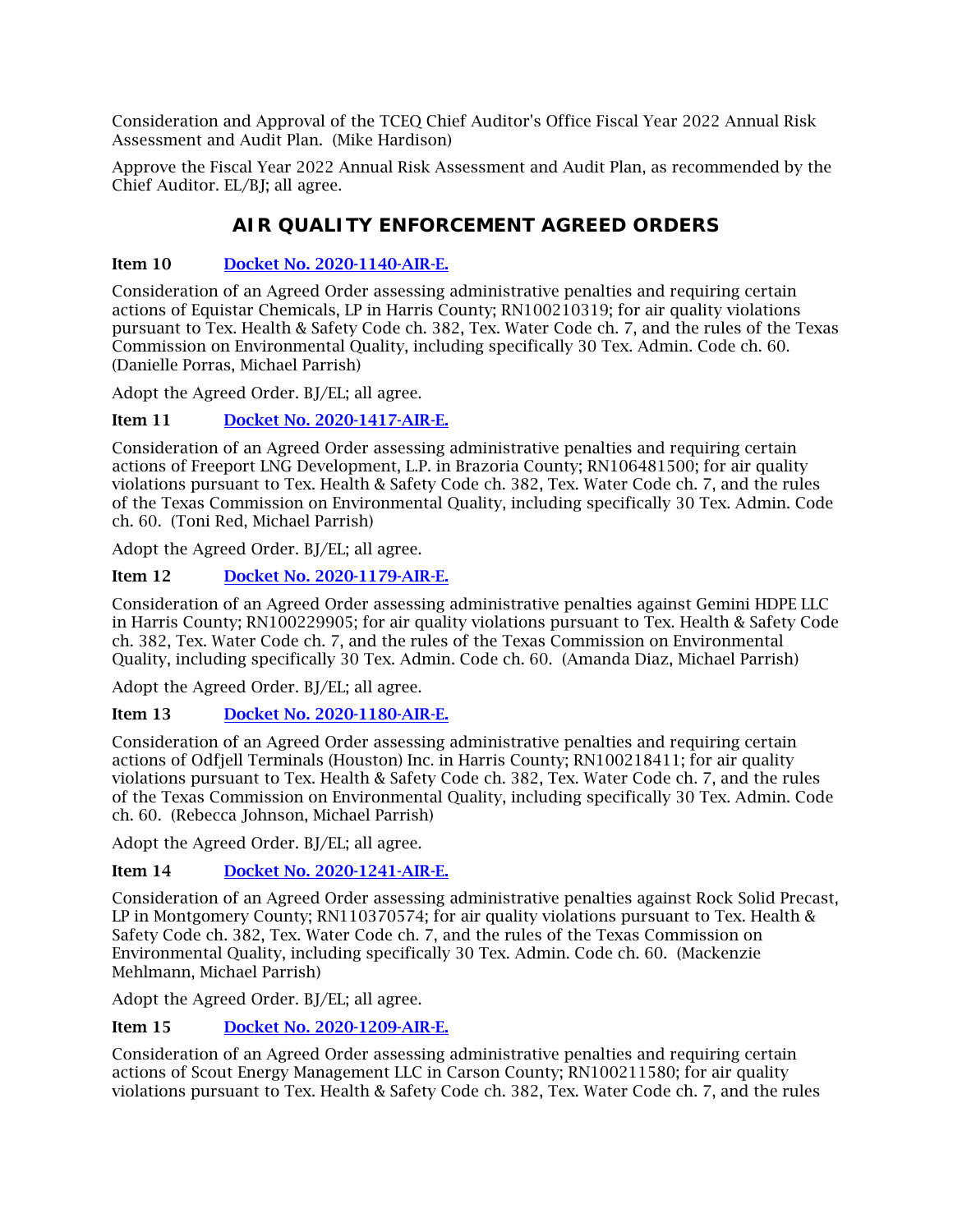of the Texas Commission on Environmental Quality, including specifically 30 Tex. Admin. Code ch. 60. (Johnnie Wu, Michael Parrish)

Adopt the Agreed Order. BJ/EL; all agree.

Item 16 [Docket No. 2020-1156-AIR-E.](http://www.tceq.texas.gov/assets/public/comm_exec/agendas/comm/backup/Agendas/2021/08-25-2021/1156AIR.pdf)

Consideration of an Agreed Order assessing administrative penalties and requiring certain actions of Stolthaven Houston, Inc. in Harris County; RN100210475; for air quality violations pursuant to Tex. Health & Safety Code ch. 382, Tex. Water Code ch. 7, and the rules of the Texas Commission on Environmental Quality, including specifically 30 Tex. Admin. Code ch. 60. (Abigail Lindsey, Michael Parrish)

Adopt the Agreed Order. BJ/EL; all agree.

## **MUNICIPAL SOLID WASTE ENFORCEMENT AGREED ORDER**

### Item 17 [Docket No. 2020-1058-MSW-E.](http://www.tceq.texas.gov/assets/public/comm_exec/agendas/comm/backup/Agendas/2021/08-25-2021/1058MSW.pdf)

Consideration of an Agreed Order assessing administrative penalties and requiring certain actions of Randy Corbin in Coke County; RN111067864; for municipal solid waste violations pursuant to Tex. Health & Safety Code ch. 361, Tex. Water Code ch. 7, and the rules of the Texas Commission on Environmental Quality, including specifically 30 Tex. Admin. Code ch. 60. (Karolyn Kent, Michael Parrish)

Adopt the Agreed Order. BJ/EL; all agree.

## **MUNICIPAL WASTE DISCHARGE ENFORCEMENT AGREED ORDERS**

#### Item 18 [Docket No. 2020-0274-MWD-E.](http://www.tceq.texas.gov/assets/public/comm_exec/agendas/comm/backup/Agendas/2021/08-25-2021/0274MWD.pdf)

Consideration of an Agreed Order assessing administrative penalties and requiring certain actions of American Religious Town Hall Meeting, Inc. in Hill County; RN105460646; for water quality violations pursuant to Tex. Water Code chs. 7 and 26 and the rules of the Texas Commission on Environmental Quality, including specifically 30 Tex. Admin. Code ch. 60. (Alejandro Laje, Michael Parrish)

Adopt the Agreed Order. BJ/EL; all agree.

#### Item 19 [Docket No. 2020-1035-MWD-E.](http://www.tceq.texas.gov/assets/public/comm_exec/agendas/comm/backup/Agendas/2021/08-25-2021/1035MWD.pdf)

Consideration of an Agreed Order assessing administrative penalties against Aqua Texas, Inc. in Montgomery County; RN101515179; for water quality violations pursuant to Tex. Water Code chs. 7 and 26 and the rules of the Texas Commission on Environmental Quality, including specifically 30 Tex. Admin. Code ch. 60. (Stephanie Frederick, Michael Parrish)

Adopt the Agreed Order. BJ/EL; all agree.

Item 20 [Docket No. 2020-0854-MWD-E.](http://www.tceq.texas.gov/assets/public/comm_exec/agendas/comm/backup/Agendas/2021/08-25-2021/0854MWD.pdf)

Consideration of an Agreed Order assessing administrative penalties against the City of Wichita Falls in Wichita County; RN101611275; for water quality violations pursuant to Tex. Water Code chs. 7 and 26 and the rules of the Texas Commission on Environmental Quality, including specifically 30 Tex. Admin. Code ch. 60. (Harley Hobson, Michael Parrish)

Adopt the Agreed Order. BJ/EL; all agree.

Item 21 [Docket No. 2020-0919-MWD-E.](http://www.tceq.texas.gov/assets/public/comm_exec/agendas/comm/backup/Agendas/2021/08-25-2021/0919MWD.pdf)

Consideration of an Agreed Order assessing administrative penalties against Nerro Supply, LLC in Chambers County; RN101613479; for water quality violations pursuant to Tex. Water Code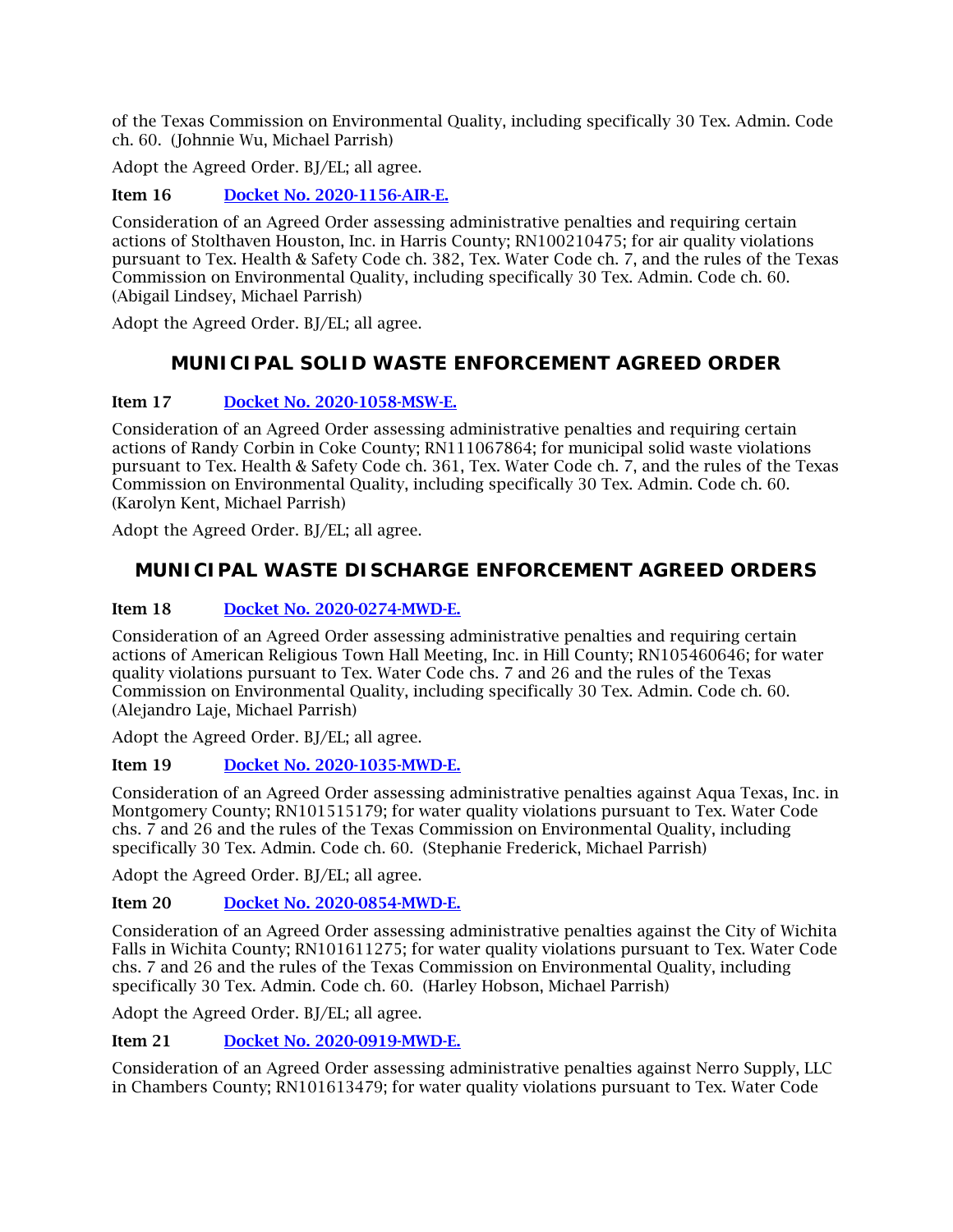chs. 7 and 26 and the rules of the Texas Commission on Environmental Quality, including specifically 30 Tex. Admin. Code ch. 60. (Steven Van Landingham, Michael Parrish)

Adopt the Agreed Order. BJ/EL; all agree.

## **PETROLEUM STORAGE TANK ENFORCEMENT AGREED ORDER**

### Item 22 [Docket No. 2020-1516-PST-E.](http://www.tceq.texas.gov/assets/public/comm_exec/agendas/comm/backup/Agendas/2021/08-25-2021/1516PST.pdf)

Consideration of an Agreed Order assessing administrative penalties and requiring certain actions of Michael Lewis Barker dba Buddy's Kwik Stop in Coleman County; RN101433050; for petroleum storage tank violations pursuant to Tex. Water Code chs. 7 and 26 and the rules of the Texas Commission on Environmental Quality, including specifically 30 Tex. Admin. Code ch. 60. (Courtney Atkins, Michael Parrish)

Adopt the Agreed Order. BJ/EL; all agree.

## **PUBLIC WATER SYSTEM ENFORCEMENT AGREED ORDERS**

### Item 23 [Docket No. 2020-1221-PWS-E.](http://www.tceq.texas.gov/assets/public/comm_exec/agendas/comm/backup/Agendas/2021/08-25-2021/1221PWS.pdf)

Consideration of an Agreed Order assessing administrative penalties and requiring certain actions of Bison Drilling and Field Services LLC in Ector County; RN106652894; for public drinking water violations pursuant to Tex. Health & Safety Code ch. 341 and the rules of the Texas Commission on Environmental Quality. (Carlos Molina, Michael Parrish)

Adopt the Agreed Order. BJ/EL; all agree.

### Item 24 [Docket No. 2020-1207-PWS-E.](http://www.tceq.texas.gov/assets/public/comm_exec/agendas/comm/backup/Agendas/2021/08-25-2021/1207PWS.pdf)

Consideration of an Agreed Order assessing administrative penalties and requiring certain actions of Coryell City Water Supply District in Coryell County; RN102682937; for public drinking water violations pursuant to Tex. Health & Safety Code ch. 341 and the rules of the Texas Commission on Environmental Quality. (Steven Hall, Michael Parrish)

Adopt the Agreed Order. BJ/EL; all agree.

## Item 25 [Docket No. 2020-1446-PWS-E.](http://www.tceq.texas.gov/assets/public/comm_exec/agendas/comm/backup/Agendas/2021/08-25-2021/1446PWS.pdf)

Consideration of an Agreed Order assessing administrative penalties and requiring certain actions of North Runnels Water Supply Corporation in Runnels County; RN101222081; for public drinking water violations pursuant to Tex. Health & Safety Code ch. 341 and the rules of the Texas Commission on Environmental Quality. (Carlos Molina, Michael Parrish)

Adopt the Agreed Order. BJ/EL; all agree.

#### Item 26 [Docket No. 2020-0817-PWS-E.](http://www.tceq.texas.gov/assets/public/comm_exec/agendas/comm/backup/Agendas/2021/08-25-2021/0817PWS.pdf)

Consideration of an Agreed Order assessing administrative penalties against and requiring certain actions of Mike Knowles dba Western Skies RV Campground and Kimberly Knowles dba Western Skies RV Campground in Ector County; RN106087216; for public drinking water violations pursuant to Tex. Health & Safety Code ch. 341 and the rules of the Texas Commission on Environmental Quality. (Casey Kurnath, Elisa Guerra)

Adopt the Agreed Order. BJ/EL; all agree.

## **MONTHLY ENFORCEMENT REPORT**

Item 27 [Docket No. 2021-0098-MIS.](http://www.tceq.texas.gov/assets/public/comm_exec/agendas/comm/backup/Agendas/2021/08-25-2021/0098MIS.pdf)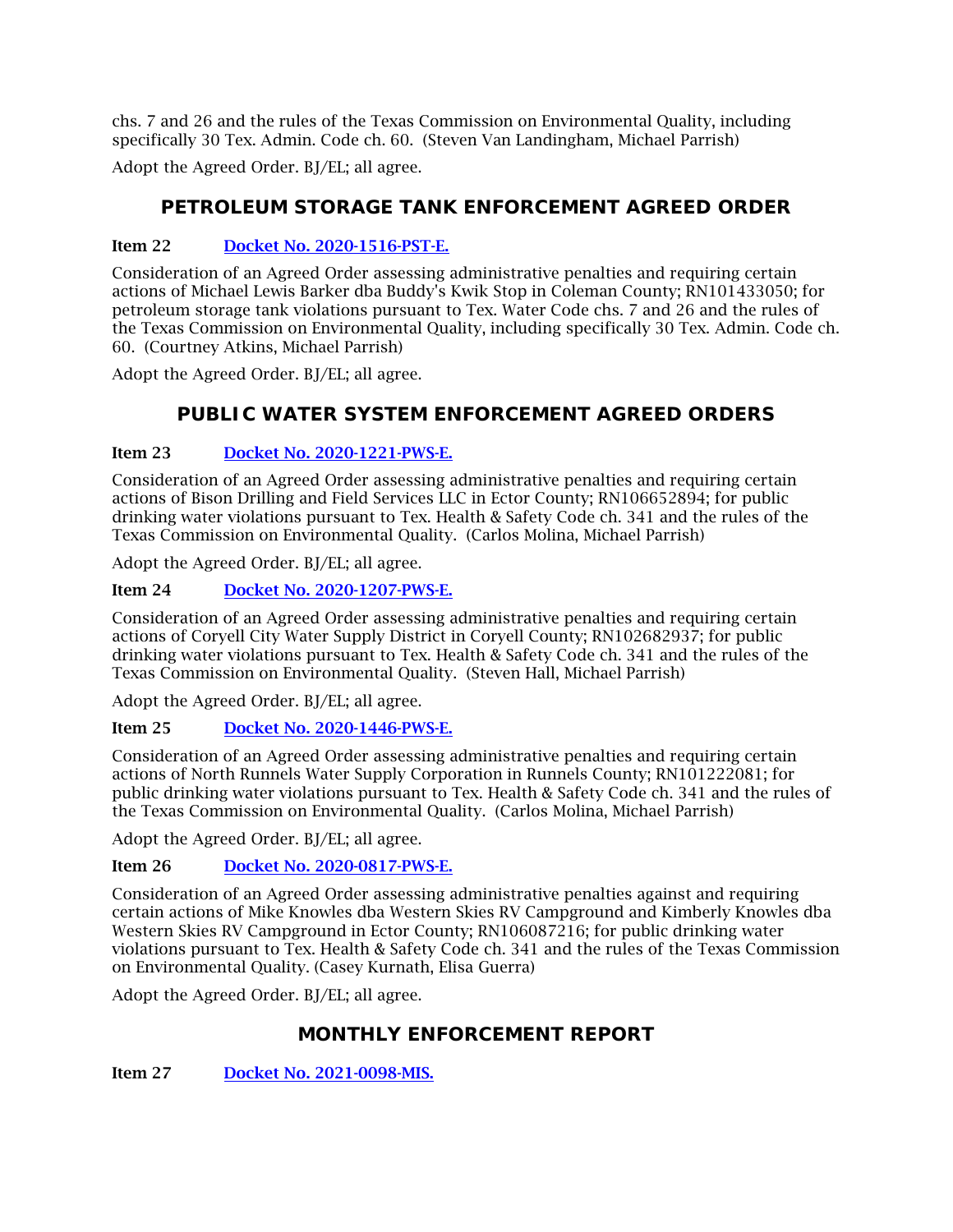Consideration of the Texas Commission on Environmental Quality Monthly Enforcement Report, submitted for discussion in accordance with Texas Water Code § 7.003. (Susan M. Jablonski, P.E., Melissa Cordell)

No action taken.

## **RULE MATTER**

#### Item 28 [Docket No. 2020-0040-RUL.](http://www.tceq.texas.gov/assets/public/comm_exec/agendas/comm/backup/Agendas/2021/08-25-2021/0040RUL.pdf)

Consideration of the adoption of new Section 39.426 and amendments to Sections 39.405, 39.412, 39.418, 39.419, 39.423, 39.503, 39.602, 39.604, and 39.651 of 30 TAC Chapter 39, Public Notice and amendments to Sections 55.154, 55.156, and 55.210 of 30 TAC Chapter 55, Requests for Reconsideration and Contested Case Hearings; Public Comment and corresponding revisions to the State Implementation Plan (SIP). The commission will also consider withdrawing proposed Section 55.209. The proposed revisions regard providing translation and notice in alternative languages for various aspects of the permitting process. (Amy Browning, Adam Taylor; Rule Project No. 2020-018-039-LS)

Adopt new 30 Texas Administrative Code § 39.426 and amendments to 30 Texas Administrative Code Chapters 39 and 55; and corresponding revisions to the State Implementation Plan, as recommended by the Executive Director. EL/BI: all agree.

## **STATE IMPLEMENTATION PLAN**

#### Item 29 [Docket No. 2021-0594-SIP.](http://www.tceq.texas.gov/assets/public/comm_exec/agendas/comm/backup/Agendas/2021/08-25-2021/0594SIP.pdf)

Consideration for publication of, and hearing on, the proposed Redesignation Request and Maintenance Plan State Implementation Plan (SIP) Revision for the Freestone-Anderson and the Titus 2010 Sulfur Dioxide (SO2) National Ambient Air Quality Standard (NAAQS) Nonattainment Areas. The proposed SIP revision includes a request that the United States Environmental Protection Agency redesignate the Freestone-Anderson and Titus nonattainment areas to attainment for the 2010 SO2 NAAQS and provides 10-year maintenance plans for both areas consistent with Federal Clean Air Act (FCAA), §175A requirements. The proposed SIP revision also addresses the comprehensive emissions inventory and nonattainment new source review certification statement SIP requirements provided under Part D of the FCAA. (Mary Ann Cook, John Minter, Terry Salem; Project No. 2021-007-SIP-NR)

Approve for publication of, and hearing on, the proposed Redesignation Request and Maintenance Plan State Implementation Plan Revision for the Freestone-Anderson and the Titus 2010 Sulfur Dioxide National Ambient areas, as recommended by the Executive Director. BJ/EL; all agree.

## **MONTHLY PUBLIC WATER SYSTEM REPORT**

#### Item 30 Docket No. 2021-0309-MIS.

Consideration of agency post-incident response actions related to the February 2021 severe winter storm, including plans to evaluate factors that impacted public water system response and recovery actions.

No action taken.

## **EXECUTIVE MEETING**

Item 31 Docket No. 2021-0001-EXE.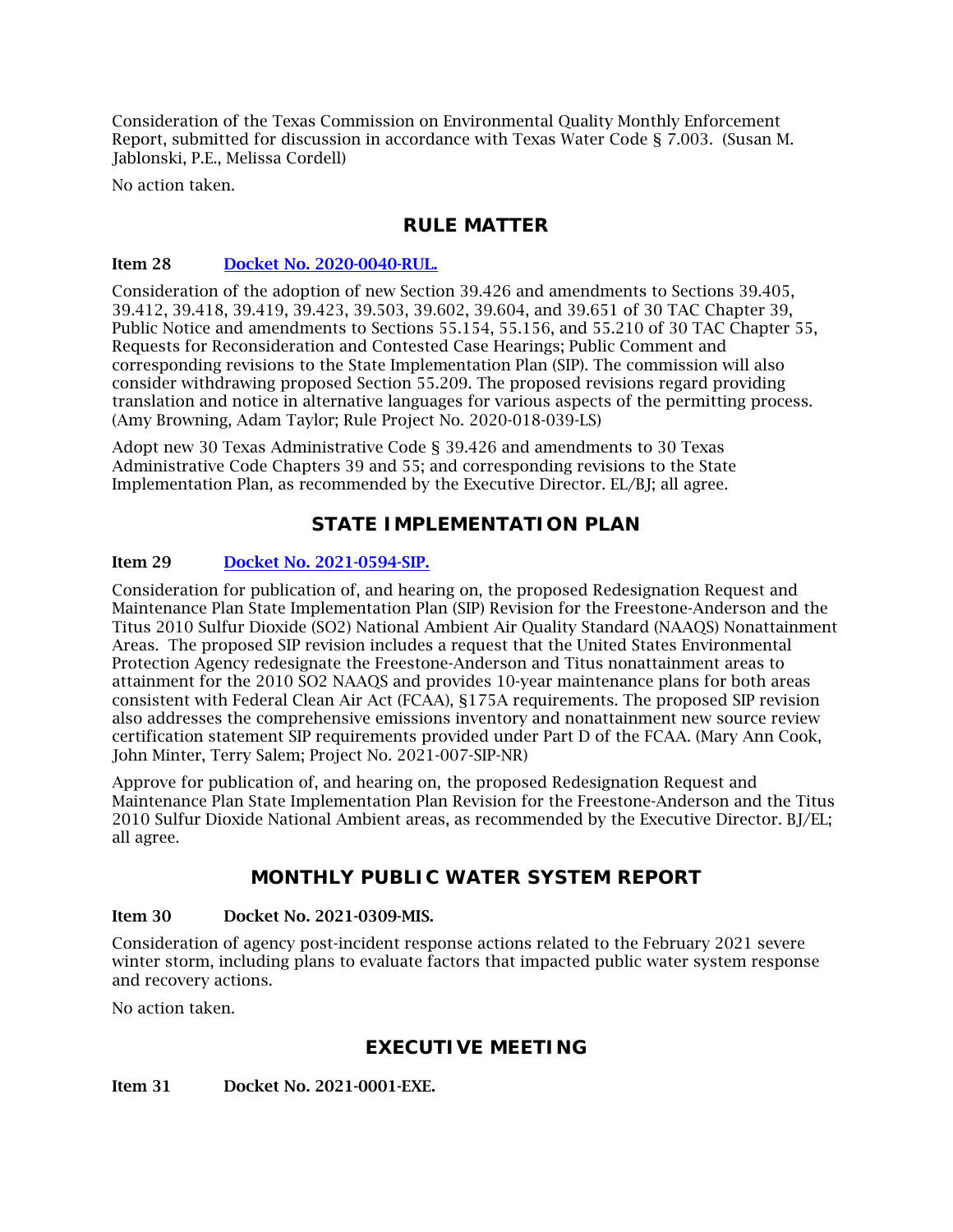The Commission will conduct a closed meeting to receive legal advice from its attorney(s) and will discuss pending or contemplated litigation, and/or settlement offers, as permitted by Section 551.071 of the Texas Open Meetings Act, Chapter 551 of the Texas Government Code. The Commission may also meet in open meeting to take action on this matter as required by Section 551.102 of the Texas Open Meetings Act, Chapter 551 of the Texas Government Code.

The Commission did not meet in Executive Session.

### Item 32 Docket No. 2021-0002-EXE.

The Commission will conduct a closed meeting to deliberate the appointment, employment, evaluation, reassignment, duties, discipline, or dismissal of the Commission's Executive Director, General Counsel, Chief Clerk, Public Interest Counsel, or Chief Auditor as permitted by Section 551.074 of the Texas Open Meetings Act, Chapter 551 of the Texas Government Code. The Commission may also meet in open meeting to take action on this matter as required by Section 551.102 of the Texas Open Meetings Act, Chapter 551 of the Texas Government Code.

The Commission did not meet in Executive Session.

### Item 33 Docket No. 2021-0003-EXE.

The Commission will conduct a closed meeting to discuss the employment, evaluation, reassignment, duties, discipline or dismissal of a specific Commission employee(s) as permitted by Section 551.074 of the Texas Open Meetings Act, Chapter 551 of the Texas Government Code. The Commission may also meet in open meeting to take action on this matter as required by Section 551.102 of the Texas Open Meetings Act, Chapter 551 of the Texas Government Code.

The Commission did not meet in Executive Session.

### Item 34 Docket No. 2021-0004-EXE.

The Commission will conduct a closed meeting to discuss their duties, roles, and responsibilities as Commissioners of the TCEQ pursuant to Section 551.074 of the Texas Open Meetings Act, Chapter 551 of the Texas Government Code. The Commission may also meet in open meeting to take action on this matter as required by Section 551.102 of the Texas Open Meetings Act, Chapter 551 of the Texas Government Code.

<span id="page-8-0"></span>The Commission did not meet in Executive Session.

# **GENERAL INFORMATION/LA INFORMACIÓN GENERAL**

#### **How to watch or listen to the meeting**

Members of the public may listen to the meeting telephonically by calling, toll-free, (213) 929- 4212 and entering Access Code 326-402-122. The public may also view live TCEQ meetings on the TCEQ YouTube Channel at no cost at:

[https://www.tceq.texas.gov/agency/decisions/agendas/webcasts.html.](https://www.tceq.texas.gov/agency/decisions/agendas/webcasts.html)

#### **Cómo ver o escuchar la reunion**

Los miembros del público pueden escuchar la reunión por teléfono llamando sin cargo al (213) 929-4212 e ingresando el código de acceso 326-402-122. El público también puede ver las reuniones de la TCEQ en vivo en el canal de YouTube de la TCEQ sin costo en: [https://www.tceq.texas.gov/agency/decisions/agendas/webcasts.html.](https://www.tceq.texas.gov/agency/decisions/agendas/webcasts.html)

#### **How to register and to address the Commission at the meeting**

Members of the public who would like to address the Commission on an item for which the Commission is accepting comment, must register as indicated below and access the meeting via webcast by navigating to:<https://www.gotomeeting.com/webinar/join-webinar> and entering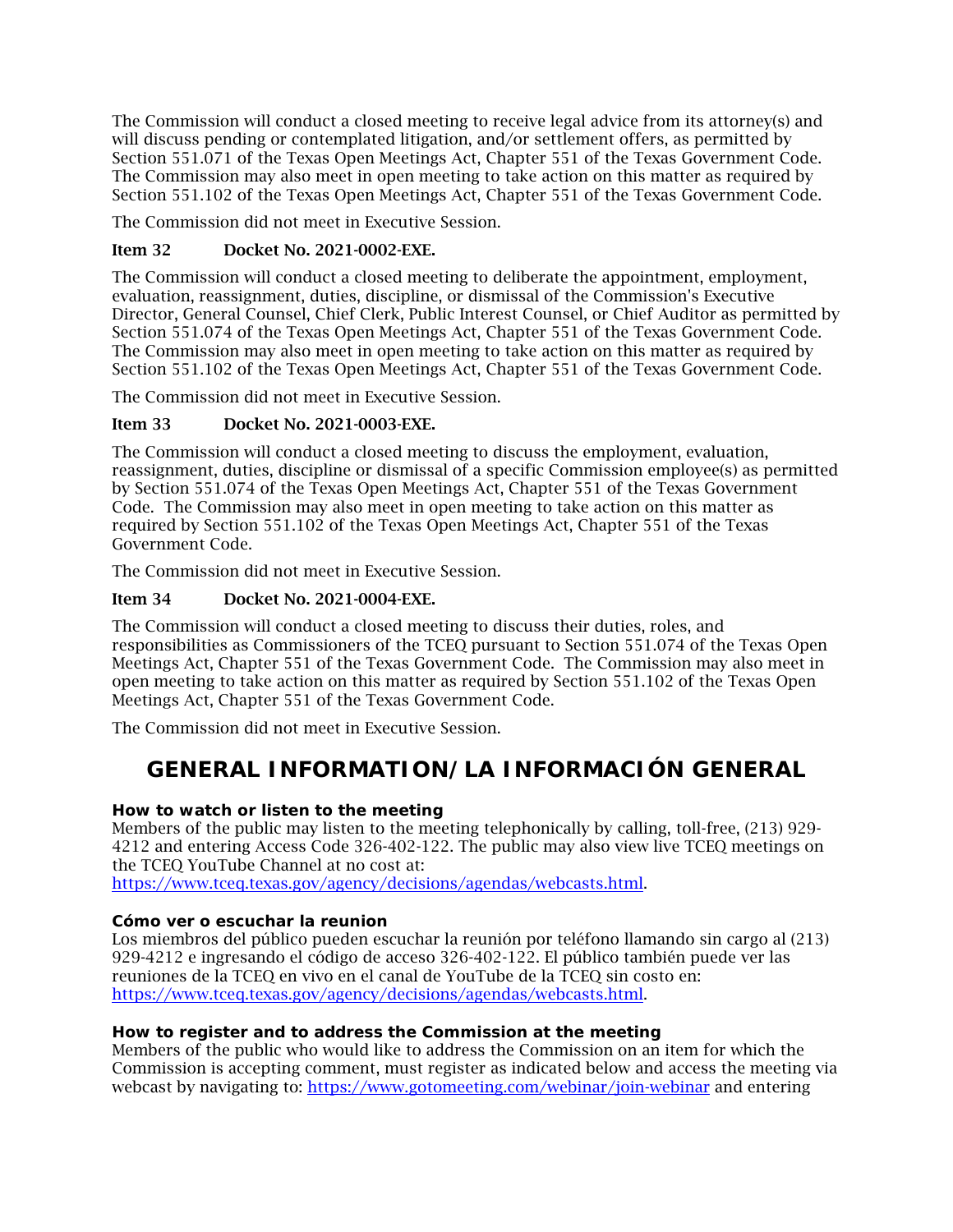Webinar ID 451-490-803. Those without internet access may call (512) 239-3313 before the meeting begins for assistance in accessing the meeting telephonically.

To register, you may provide information via the Public Participation Form at: [https://www.tceq.texas.gov/assets/public/comm\\_exec/agendas/comm/AgendaRegistrationFor](https://www.tceq.texas.gov/assets/public/comm_exec/agendas/comm/AgendaRegistrationForm.docx) [m.docx.](https://www.tceq.texas.gov/assets/public/comm_exec/agendas/comm/AgendaRegistrationForm.docx) If you have challenges with the Public Participation Form, you may call (512) 239-3313 or email agenda@tceq.texas.gov and provide the following information: 1. Agenda item number; 2. Name; 3. Affiliation; 4. Address; 5. Phone number; 6. Whom you represent (self or company/client); and 7. Whether you wish to address the Commission, are available for questions from the Commission, or would like to be noted as present for the record.

Registration for Agenda will conclude at 9:30 a.m. Late registration could result in your missing the opportunity to comment on your item. Please note that the Commissioners may discuss or consider posted items in an order other than the order posted.

#### **Cómo registrarse y dirigirse a la Comisión en la reunion**

Los miembros del público que deseen dirigirse a la Comisión sobre un tema sobre el cual la Comisión está aceptando comentarios, deben registrarse como se indica a continuación y acceder a la reunión a través de un webcast navegando a:

<https://www.gotomeeting.com/webinar/join-webinar> e ingresando el ID del seminario web 451- 490-803. Aquellos sin acceso a Internet pueden llamar al (512) 239-3313 antes de que comience la reunión para recibir ayuda para acceder a la reunión por teléfono.

Para registrarse, puede proporcionar información a través del Formulario de participación pública en:

[https://www.tceq.texas.gov/assets/public/comm\\_exec/agendas/comm/AgendaRegistrationFor](https://www.tceq.texas.gov/assets/public/comm_exec/agendas/comm/AgendaRegistrationForm.docx) [m.docx.](https://www.tceq.texas.gov/assets/public/comm_exec/agendas/comm/AgendaRegistrationForm.docx) Si tiene problemas con el Formulario de participación pública, puede llamar al (512) 239-3313 o enviar un correo electrónico a agenda@tceq.texas.gov y proporcionar la siguiente información: 1. Número de artículo de la agenda; 2. Nombre; 3. Afiliación; 4. Dirección; 5. Número de teléfono; 6. a quién representa (usted mismo o empresa / cliente); y 7. si desea dirigirse a la Comisión, si está disponible para las preguntas de la Comisión o si desea que se le anote como presente para que conste en acta.

El registro para la Agenda concluirá a las 9:30 a.m. El registro tardío podría resultar en que pierda la oportunidad de comentar sobre su artículo. Tenga en cuenta que los Comisionados pueden discutir o considerar los artículos publicados en un orden diferente al pedido publicado.

#### **How to ask for accommodations**

Persons with disabilities who may plan to attend the TCEQ Agenda and who may need auxiliary aids or services such as interpreters for persons who are deaf or hearing impaired, readers, large print, or braille are requested to contact the Office of the Chief Clerk at (512) 239-3300 at least five (5) work days prior to the Agenda, so that appropriate arrangements can be made.

#### **Cómo solicitar adaptaciones**

Se solicita a las personas con discapacidades que planeen asistir a la Agenda de la TCEQ y que puedan necesitar ayudas o servicios auxiliares, como intérpretes para personas sordas o con problemas de audición, lectores, letra grande o braille, que se comuniquen con la Oficina del Secretario en Jefe al (512) 239-3300 al menos cinco (5) días hábiles antes de la agenda, para que se puedan hacer los arreglos apropiados.

#### **How to ask for an interpreter**

Persons who desire the assistance of an interpreter in conjunction with their oral presentation at this TCEQ Agenda are requested to contact the Office of Chief Clerk at (512) 239-3300 at least five (5) work days prior to the Agenda so that appropriate arrangements may be made.